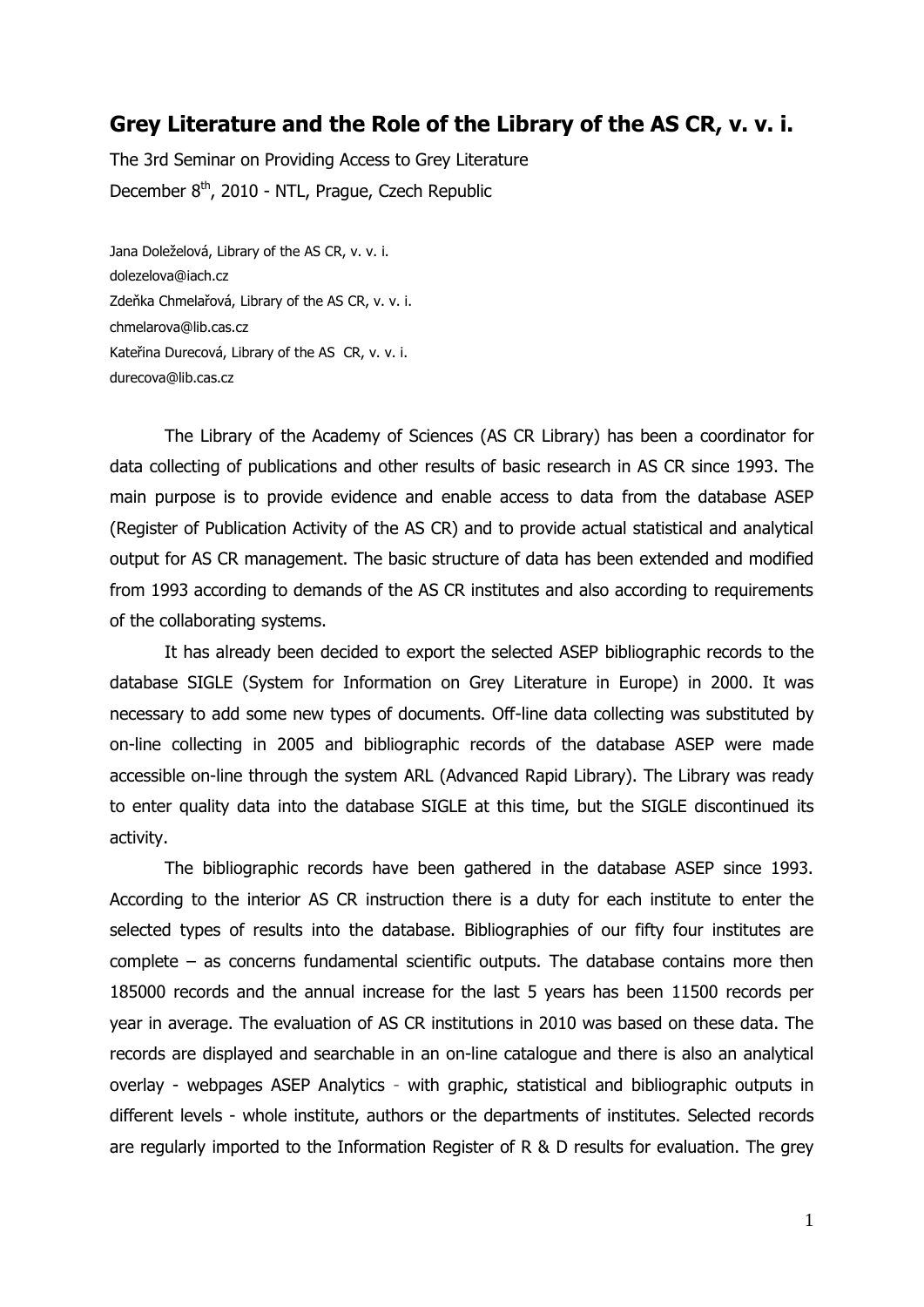literature records metadata are harvested to the National Repository of Grey Literature in National Technical Library.

The database contains records of results important for evaluating institutes: journal article, monograph, monograph chapter, specialized book review, specialized translation, patent document, results of applied research – pilot plan, verified technology, breed, utility model, specialized map, norm and directive, certified methodology, software, prototype and functional sample, grey literature records – research reports, conference papers, conference proceedings, internal reports, theses, prezentations and posters.

The database also contains records of conference arrangements, exhibitions and workshops, records of abstracts and newspaper articles and other results.

To enable harvesting metadata and full-texts from ASEP to NRGL it was necessary to take four steps:

1. System ARL has to support protocol OAI-PMH (The Open Archives Initiative Protocol for Metadata Harvesting) for the purpose of providing metadata and enabling links to fulltexts in the AS CR Library repository for grey literature. Technical support is provided by Cosmotron Company, the developer of ARL who is also our system administrator.

2. To select document types of grey literature, add new document types and extend the data structure to correspond with the data structure in NRGL.

The records of grey literature in the database ASEP and their number in years 2000-2010, published in the Czech Republic, are displayed in the following table:

| Research reports:       | 2686  |
|-------------------------|-------|
| Conference proceedings: | 630   |
| Conference papers:      | 10863 |
| Internal reports:       | 420   |
| Theses:                 | 410   |
| Presentations, Posters: | 810   |

It used to be possible to store only research reports in the database. We added new types of reports – annual reports, technical reports, interim reports of the project, final reports of the project, grant reports, survey reports and statistical reports. We added more types of conference material as conference programs.

The system ARL is based on the UNIMARC format and it follows the simplified version of Anglo-American Cataloguing Rules AACR2. That is why the data structure in ASEP corresponded with the requirements of NRGL – most of the mandatory fields in our system have already been defined. It was necessary to add only three new fields – type of document NRGL, copyright and access limitation.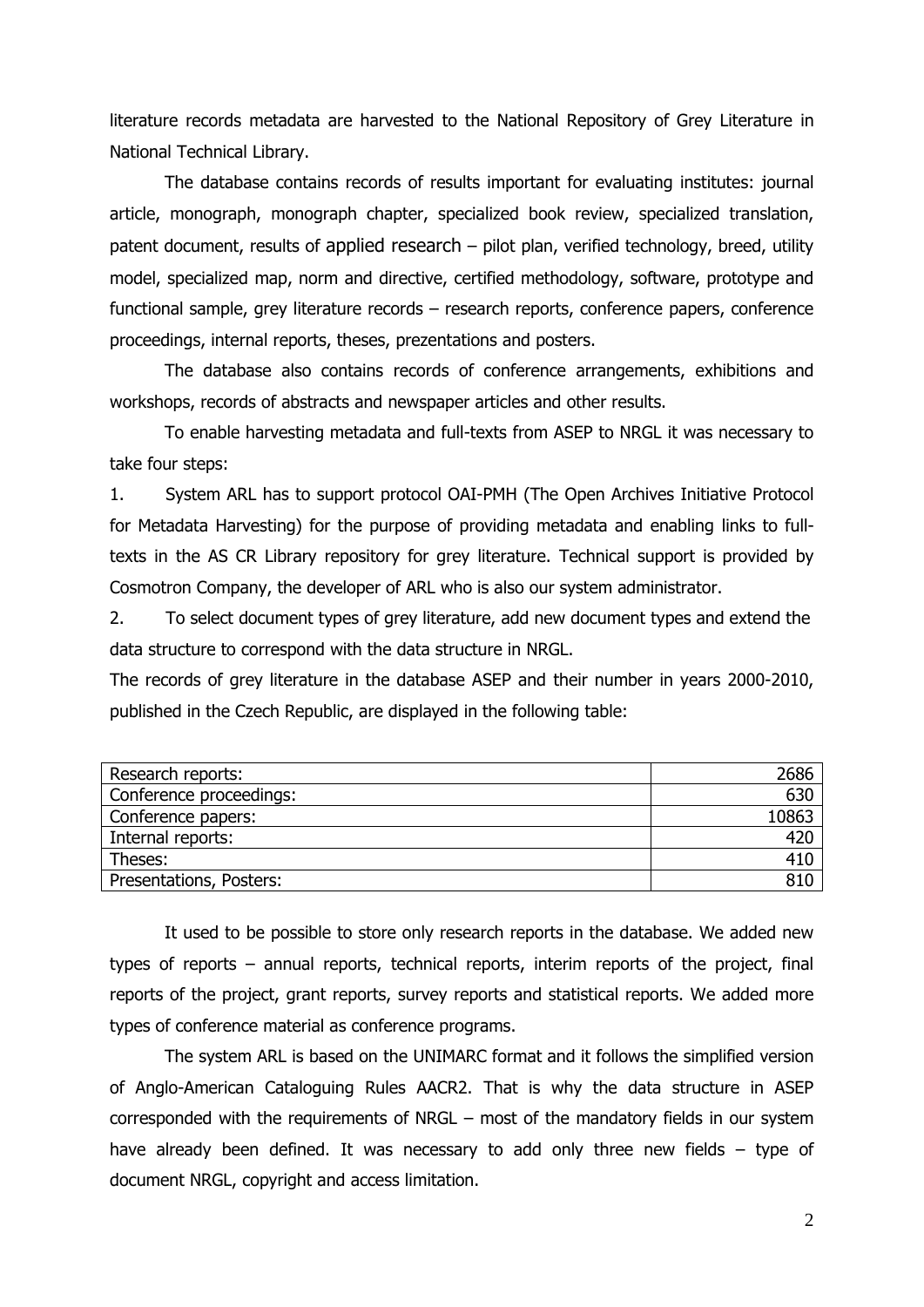Types of documents NRGL – types of documents in ASEP are marked by letter codes. The data structure was extended to help us exactly determine the type of document in NRGL.

Copyright – it is specified how to handle the document – whether it is possible to make a copy, make it public, translate it, use it for educational purposes etc. The field is repeatable and it is possible to choose a combination of these options:

Document is protected according to copyright No.121/2000 in the collection of laws:

Licence Creative Commons Author's name 3.0 The Czech Republic

form:

Licence Creative Commons Author's name - retain licence 3.0 The Czech Republic

Licence Creative Commons Author's name - not interfere with the work/publication 3.0 The Czech Republic

Licence Creative Commons Author's name - do not use the work/publication for commercial purposes - retain licence 3.0 The Czech Republic

*Restriction of access* – it is possible to choose options – a document can be accessible to public, accessible when having permitted IP address, protocol shibboleth or protocol eduroam, or a document is not accessible at all.

3. To add new function to ARL, that enables attaching full-text to a bibliographic record. Data are entered into the system ARL through a web-form. There is a new press-button, which enables uploading of a full-text to a record. A data administrator fills in this simple

|                    | Přiložení souborů k záznamu<br>Název práce. |                                                                          |  |
|--------------------|---------------------------------------------|--------------------------------------------------------------------------|--|
|                    | Soubor:<br>Povolený formát: .pdf            | Procházet                                                                |  |
|                    | Úložiště:                                   | Úložiště NUŠL                                                            |  |
|                    |                                             |                                                                          |  |
| pridat'<br>detaily | $+$                                         |                                                                          |  |
| upload             |                                             | Uložit                                                                   |  |
| editovať<br>zmazať | celkové velikosti 100 MB.                   | K záznamu"Název práce." je možné přidat až 20 souborů a to i najednou do |  |

It is possible to add maximum number of 20 files, in total size of 100 MB. Prescribed format is pdf format. An administrator can see a list of attached files and information about their size. The files are saved to repository of grey literature in the Library of the AS CR. Metadata and full-text are prepared to be harvested to the archive NRGL.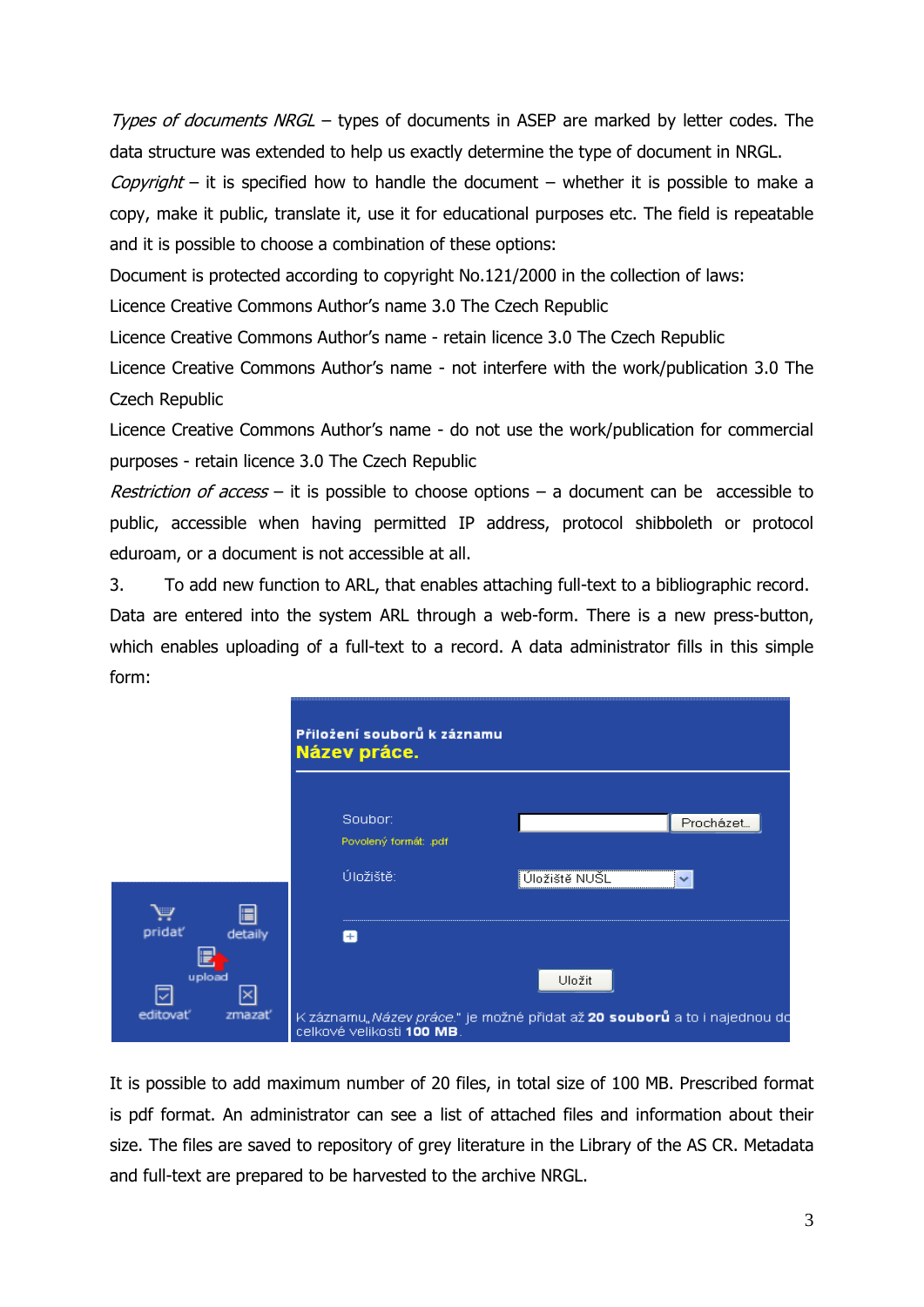4. To prepare a training system for administrators of grey literature data in ASEP. Some institutes of AS CR are interested in storing records with full-text in the digital repository of NRGL.

Fourteen institutes subscribed a cooperation contract with NLT about providing records and full-text to NRGL:

|                                                                                                                                                                                                                        | <b>NU1</b><br><b>DIGITAL REPOSITORY</b>                                                                                                                                                                    |
|------------------------------------------------------------------------------------------------------------------------------------------------------------------------------------------------------------------------|------------------------------------------------------------------------------------------------------------------------------------------------------------------------------------------------------------|
|                                                                                                                                                                                                                        | quest :: login                                                                                                                                                                                             |
| <b>Search</b>                                                                                                                                                                                                          | Personalize<br><b>Submit</b><br>$\blacktriangleright$ $\blacksquare$<br><b>Help</b>                                                                                                                        |
|                                                                                                                                                                                                                        |                                                                                                                                                                                                            |
| any field<br>Search Tips :: Advanced Search                                                                                                                                                                            | $\checkmark$<br><b>Search</b><br><b>Browse</b>                                                                                                                                                             |
| Narrow by collection:                                                                                                                                                                                                  | Focus on:                                                                                                                                                                                                  |
| $\Box$ Theses (0) [restricted]<br>Habilitation Theses (0) PhD Theses (0) Rigorous<br>Theses (0) Master Theses (0) Bachelor Theses (0)<br>$\mathbf>□$ Reports (36)<br>Survey Reports (0) Grant reports (0) Final report | Colleges $(0)$<br>Academy of fine arts in Praque (0) University of<br>Feanamics, Prague (a) Charles University in Prague (a)<br>Institutes AS CR $(0)$<br>Institute of Archaeology, Praha (0) Institute of |

Administrators of institutes can decide if they firstly save data to the database ASEP (data will be prepared for automatic harvesting to NRGL) or if they enter data directly to NRGL.

AS CR library staff members are prepared to train these administrators of grey literature. it will be necessary to distribute competences for ASEP administrator and NRGL administrator (in case it is not the same person) to avoid duplication of the records.

We created the web pages of ASEP-NRGL where administrators can find information about the whole process of preparing data for NRGL. There will be definitions of document types in NRGL, instructions how to create a bibliographic record and a possibility to register for training. We will start the routine administration of grey literature data of ASEP in the beginning of the year 2011.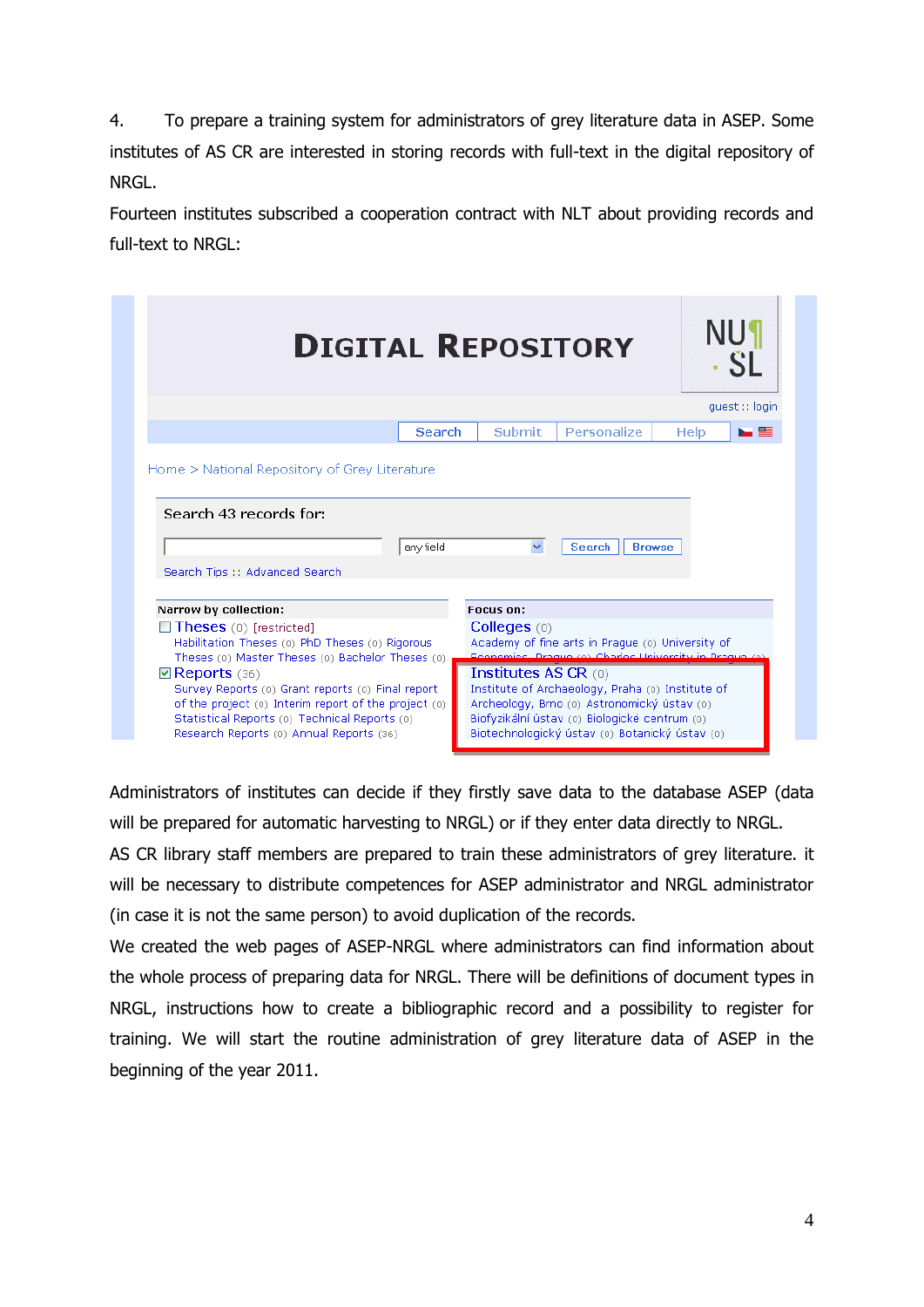There are 6057 records of grey literature harvested from ASEP database in the grey literature repository.



A possible method of providing grey literature data from the provider AS CR to NRGL:



NRGL harvester will send the requests to ARL-ASEP repository, ARL system provides metadata with links to the document full-texts in the Library AS CR repository, the NTL system deposits metadata and full-texts to the NRGL repository.

The AS CR institutes do not depend on each other. They can set up their own way of collecting data, which is the most suitable to them and also is easy to change it in case of changing requirements or staff. Grey literature originates concurrently with other significant valuable results of the AS CR institutes. We think that collection should be provided by libraries of institutes. The system of data collecting was set to easy providing of grey literature and automatically harvesting of metadata and full-texts to the NRGL repository. The number of records depends on each institute. We wish that the people who will work in libraries will be aware of the importance of grey literature and will archive it. There is no difference between collecting data in the